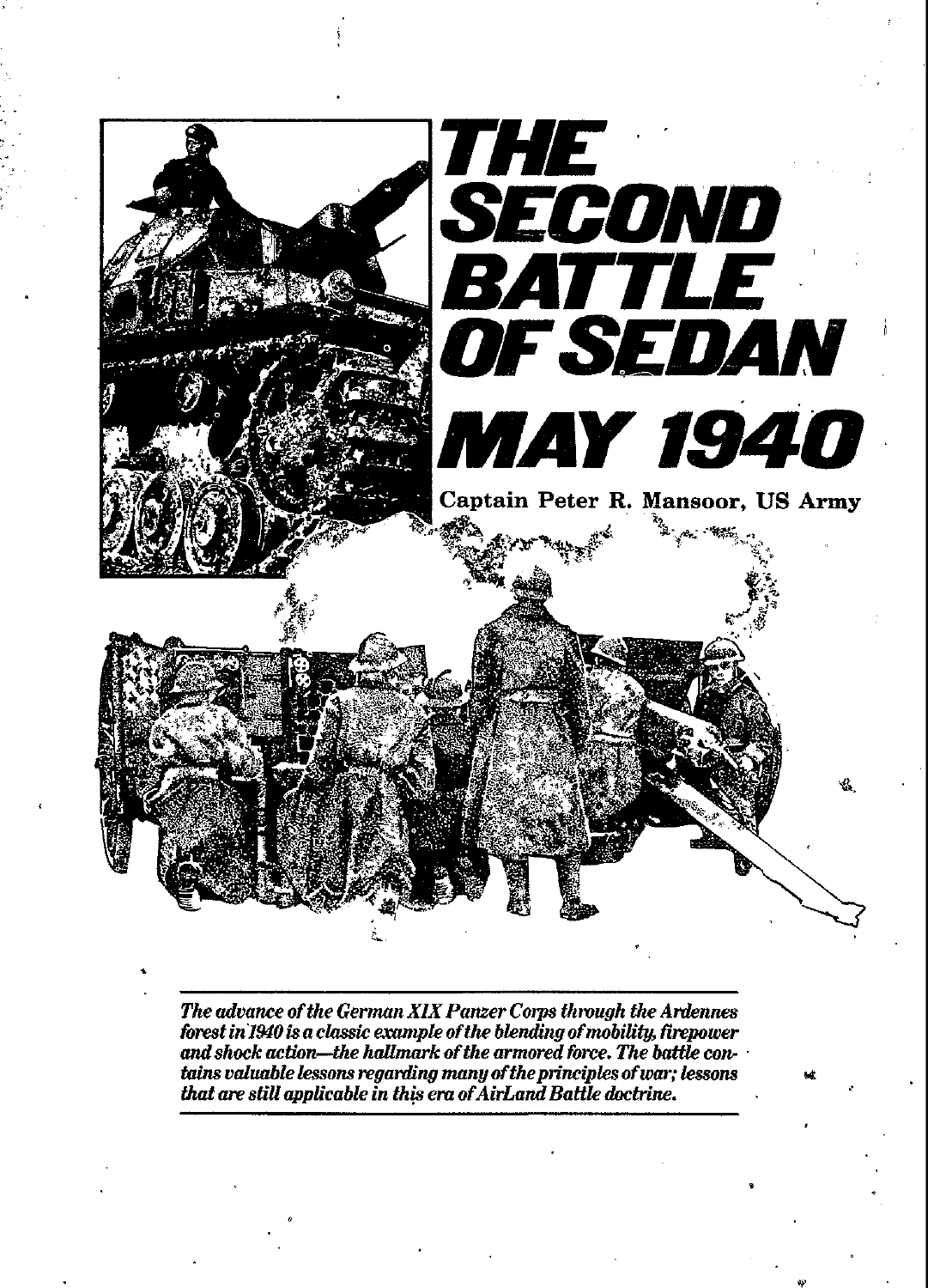*One of Napoleon's marshals once brought him a plan of campaign in which the French* Army was *neatly and evenly Imed up from one end of the frontier to the other. 'Are you t~ing to stop smuggling?' Napoleon asked heartlessly.*

#### Theodore Draper<sup>1</sup>

*I contradicted him strongly and repeated that the, essential was that we use all the auailable limited offensive power of our armor in one surprise blow at one deczszue point; to drive a wedge so deep and wide that we need not worry about our fi'anks; and then immediately to exploit any successes gained without bothering to wait for the infantry corps.*

General Heinz Guderian<sup>2</sup>

**HE CITY** of Sedan in northeastern France has been the scene of some of the most convincing victories in the history of warfare. Emperor Napoleon 111 and 100,000 of his troops surrendered to the Prussians there after the First Battle of Sedan in 1870.This ushered in the ascendancy of German arms on the Continent for the next 48 years. "With the rise of the German nation from the ashes of World War I under the leadership of Adolf Hitler, Sedan would once again assume a prominent position in military affairs.

By 1940, however, the conditions of warfare had radically altered the methods of pursuing military operations. The German High Command took advantage of the changes wrought by mechanization and tactical' doctrine and fought the Second Battle of Sedan on a totally new foundation of armored forces massed to penetrate into the depth of the enemy's defense. From 10-15 May 1940, the fate of Germany and France rested with the men who faced each other in the Ardennes forest and across the Meuse River.\$ The battle they fought initiated a new era in armored warfare. The campaign

was a test of two vastly different military systems, doctrines and philosophies.

The Second Battle of Sedan marked the ascendancy of mobile warfare over positional warfare. The campaign validated the concept of independent operations by"large armored formations and is a good example of the superiority of the combined arms team over an army that subordinated all other branches in support of the infantry.

### **The Attack**

The spearhead of the assault through the Ardennes was the XIX Panzer Corps-the lst,2d and 10th Panzer Divisions and the separate *Grossdeutschland* Infantry Regiment—under the command of General Heinz Guderian. At 0530<sup>4</sup> on 10 May 1940. the corps crossed the frontier into Luxembourg andbegan its marchto the Meuse River (fig. 1). By 1000 the lead elements had traversed Luxembourg and crossed into Belgium.

The Belgians, lacking sufficient forces to defend their entire country, deployed a minimal force *of Chasseurs Ardennais* to cover the entire breadth of the Ardennes forest. Their orders, in the event of a major attack were to destroy communications and withdraw to link up with the bulk of the Belgian army in the north.

The Belgians hoped the French would arrive in time to secure the Ardennes, but since 1936 there had been no direct military coordination between the two countries.<sup>5</sup> The Belgians did not turn over the demolitions they had executed to the French, and the departure of the *Chasseurs* from the area left the obstacles uncovered. What might have happened had the obstacles been covered by fire is conjecture, but at Martelange two companies of *Chasseurs Ardennazs* that had not received the order to withdraw held up the entire l'st Panzer Division for several hours.' Martelange, however, was an iso. lated incident, and for the most part the ad.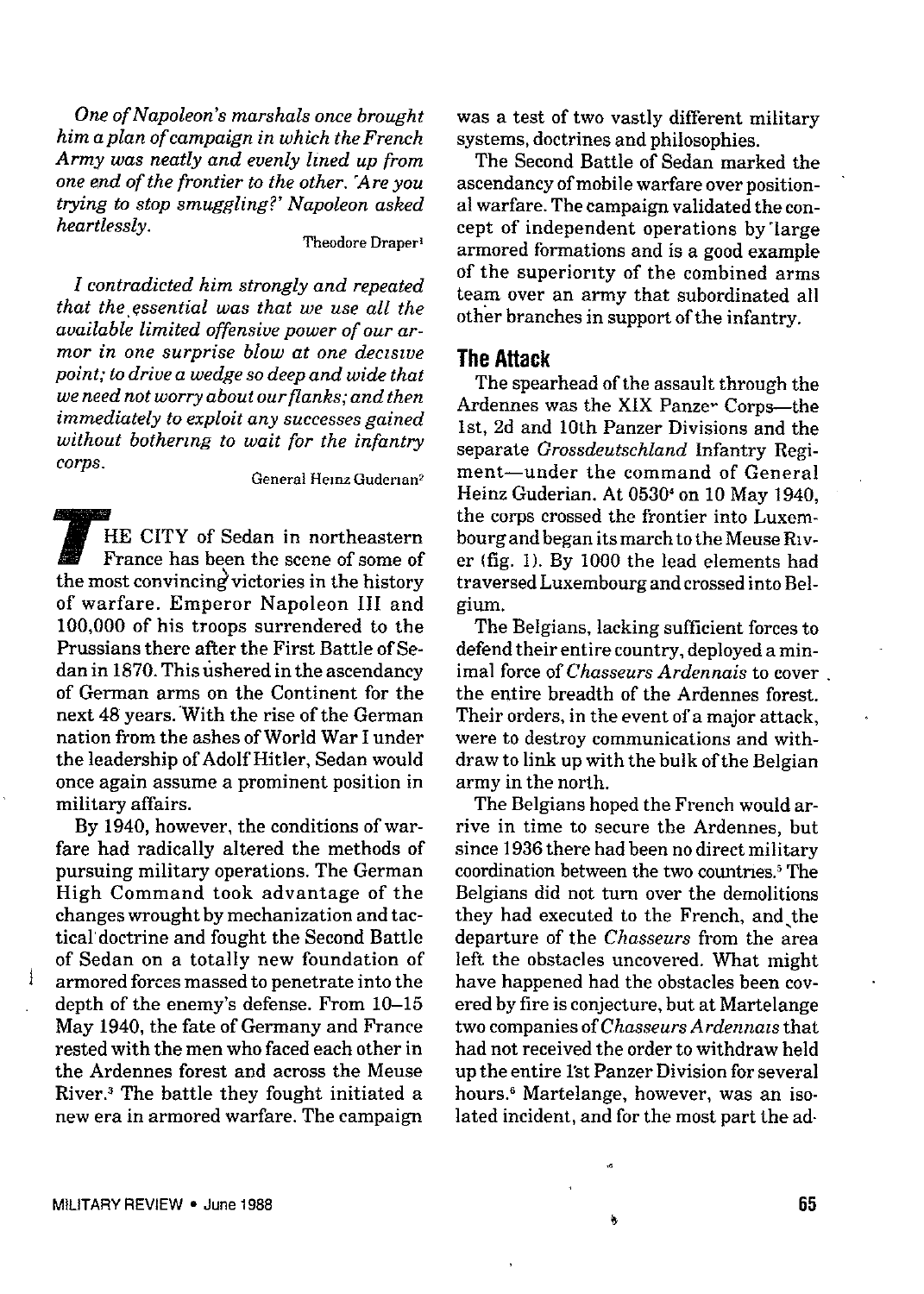

Figure 1 Advance of XIX Panzer Corps to the Meuse

vance of the XIX Panzer Corps went smoothly.

The major problem for the XIX Panzer Corps on 10 May was not the Belgian or French defenses, but the difficulties caused by routing an entire panzer corps through the Ardennes forest. The terrain along which the units moved was difficult. The roadswere steep and winding, and the dense forest limited cross-country movement. If the immensity of the German thrust had not caught the Belgiane and the French completely by surprise, they could easily have delayed the enemy long enough to establish an effective defense on the Meuse River.

As soon as he received word of the invasion, General Charles Huntziger, commander of the 2d French Army, ordered bis cavalry screen out into the Ardennes. Late in the morning the advance guard of the French 2d D, L. C. (light cavalry division) made contact with the lead elements of tbe 10th Panzer Division near Habay-la-Neuve. In the meeting engagement that ensued, the panzers badly mauled the French cavalry. By nightfall the 2d D. L. C. was in full retreat back to the Semois River.<sup>7</sup>

On 11 May, tbe 1st Panzer Division, having extricated itself from the obstacles at Martelange, attacked the positions of the 5th D.L. C. around Neufchâteau. The 5th D. L, C. fared no better than the 2d D. L. C. Huntziger gave the unit permission to withdraw to the Semois, but ordered it to hold the Semois "at all costs."8To bolster the defense,  $H_{\text{H}}$  at all costs. To boister the defense, from the 55th Infantry Division, which was contained by the 55th Infantry from the 55th Infantry Division, which was<br>holding the sector of the Meuse at Sedan, to the 5th D. L .C. By the evening of 11 May, the French cavalry was behind the river.

The retreat of the 5th D. L. C. to the Semois was not well coordinated with the unit to its north. As the southern element of the covering force<sup>s</sup> of the French 9th Army, part ofthemission ofthe 3dSpahi Brigade was to ensure flank coordination with the cavalry of the 2d Army.<sup>10</sup>

Upon hearing of the retreat of the 5th D. L. C., however, the commander of the 3d Spahi Brigade, Colonel Marc, pulled his unit back behind the Meuse. Hie unit had not even made contact with German forces and yet he vacated the entire covering force area. The flank of the 5th D. L. C. on the Semois was nowuncovered.The motorcycle reconnaissance battalion ofthe 1stPanzer Division soon discovered the open northern flank and may be called the open normers liam and, on the might of 11 may, estab-

#### **Initial Lessons**

There are several major lessons app.<br>There are several major lessons app app app and the several major lessons app app app app app app app app app in the first two days of the first *is*  $\alpha$  is the first *is*  $\alpha$  is *in*  $\alpha$ in the first two days of the battle. The first is<br>the importance of good reconnaissance. The French failed to identify positively any single panzer division in the Ardennes until 12 May. The 3d Spafii Brigade withdrew from its sector before it even made contact with the Germans. This left the French comme dermand. This felt the Prench com- $\frac{1}{1}$ .....

them.<sup>11</sup><br>The second lesson is the importance of coordination to the front, flanks and rear. The  $F_{\rm{max}}$  is a more successful in more successful in  $F_{\rm{max}}$  in  $F_{\rm{max}}$ dele, you'll have been more successful the German and the Successful theory

4'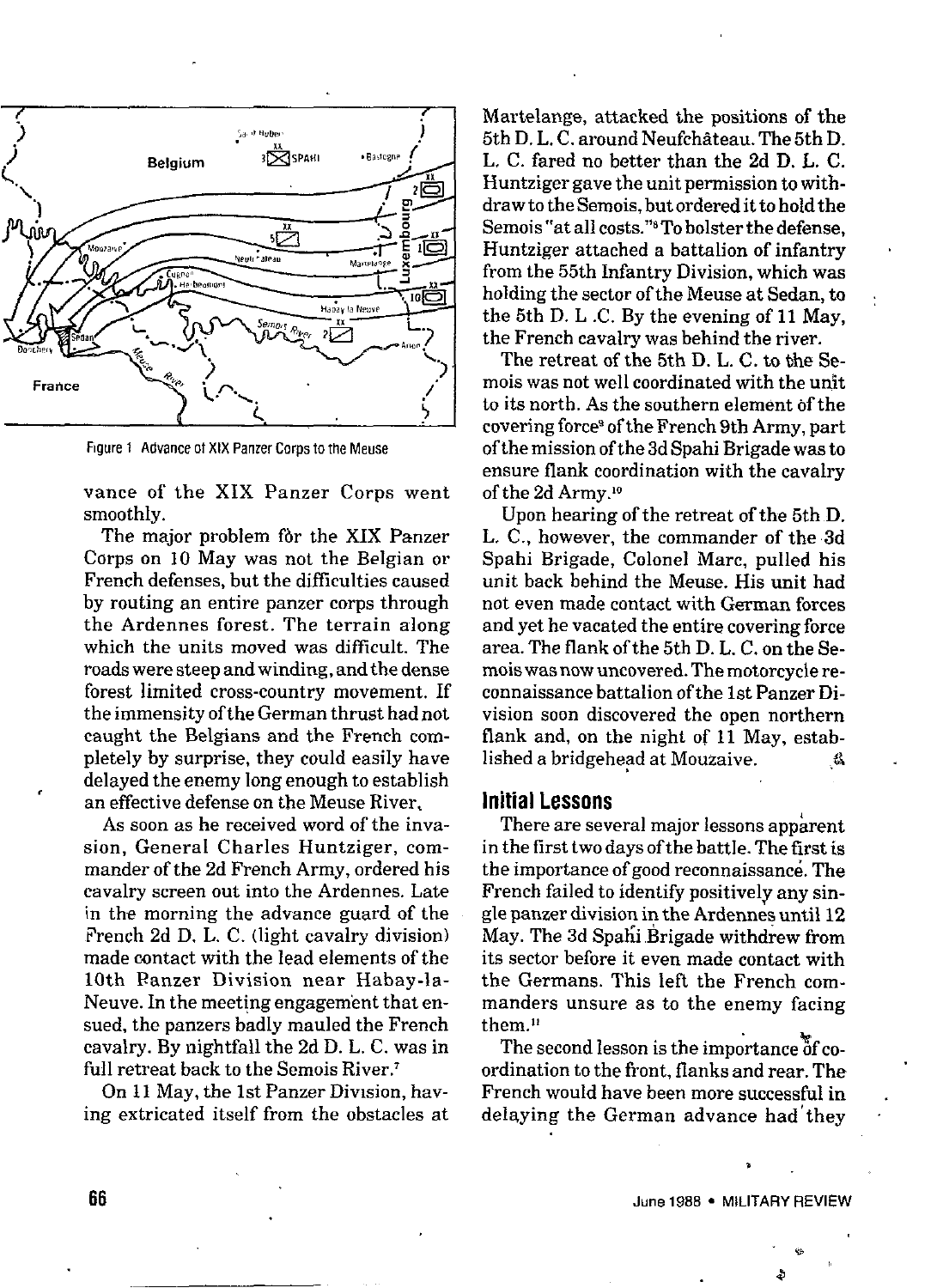been able to man the obstacles created by the *Chasseurs.lz* Obstacles not covered by fire are of minor nuisance to a determined attacker. The covering forces of the 2d and 9th French Armies also did not tie into each other, causing a breakdown in the defense of the Semois River.

i

The final lesson is the importance of air power to ground operations. Had the Allied air forces attacked, they would have wreaked havoc with the dense, crowded vehicle columns of the XIX Panzer Corps as they snaked their way through the Ardennes.

The French High Command was not devoid of knowledge of the panzers advancing through the Ardennes, but chose to underestimate the importance ofthe available intelligence. General Francois d'Astier of the French air force sent reconnaissance planes over the Ardennes where they discovered panzer columns moving west on 11 May." However, his superiors ordered him to employ his planes in Belgium, where they were convinced the main enemy thrust would come.<sup>14</sup> On 12 May, d'Astier sent a warning \* to the French High Command (G. Q. H.):

"During the night and early morning, reconnaissance shows that the enemy is making an important drive westward in the Ardennes. The columns are carrying pontoon bridging material. Large motorized and armored forces are driving toward the Meuse at Dinant, Givet, and Bouillon, coming from Marche and Neufchâteau. One can therefore conclude that the enemy is carrying out a very serious movement toward the Meuse."<sup>16</sup>

The French High Command ignored the indicators pointing to a major attack through the Ardennes. General Grandsard, commander of the X Corps defending the Meuse on either side of Sedan, claims he ~er received the reports from aerial re connaissance. This oversight, if true, was critical, since the *Sch werpunkt* would fall in the sector of X Corps.

On the morning of 12 May, the 1st Panzer Division attacked the French on the Semois at Mouzaive and Bouillon. The attack succeeded, and by noon engineers were working on a bridge. Artillery and air bombardment, however, hampered the construction throughout the day. $16$ 

The 10th Panzer succeeded in crossing the Semois between Cugnon and Herbeumont. The 2d Panzer was tied up with the units to its north and could not cross yet. Guderian, however, had two-thirds of his force across



German Panzer Mark II during invasion of France

the Semois and heading for the Meuse. By nightfall, the 1st and 10th Panzer Divisions seized the northern bank of the Meuse that the French evacuated without a fight.

The French High Command had estimated the covering force would delay the Germans for at least five days." The XIX Panzer Corps took just 2 1/2 days to throw the French cavalry across the Meuse River. Grandsard now evaluated the possibility of a German attack and its chances of success:

"what can the enemy do on the 13th? He can of course engage the defences and close up to them. Will he attack? That depends on him. WiIl the attack succeed? The Corps Commander believes not, as the enemy has tanks and infantry to hurl against us, but he

*;{*

**)**

./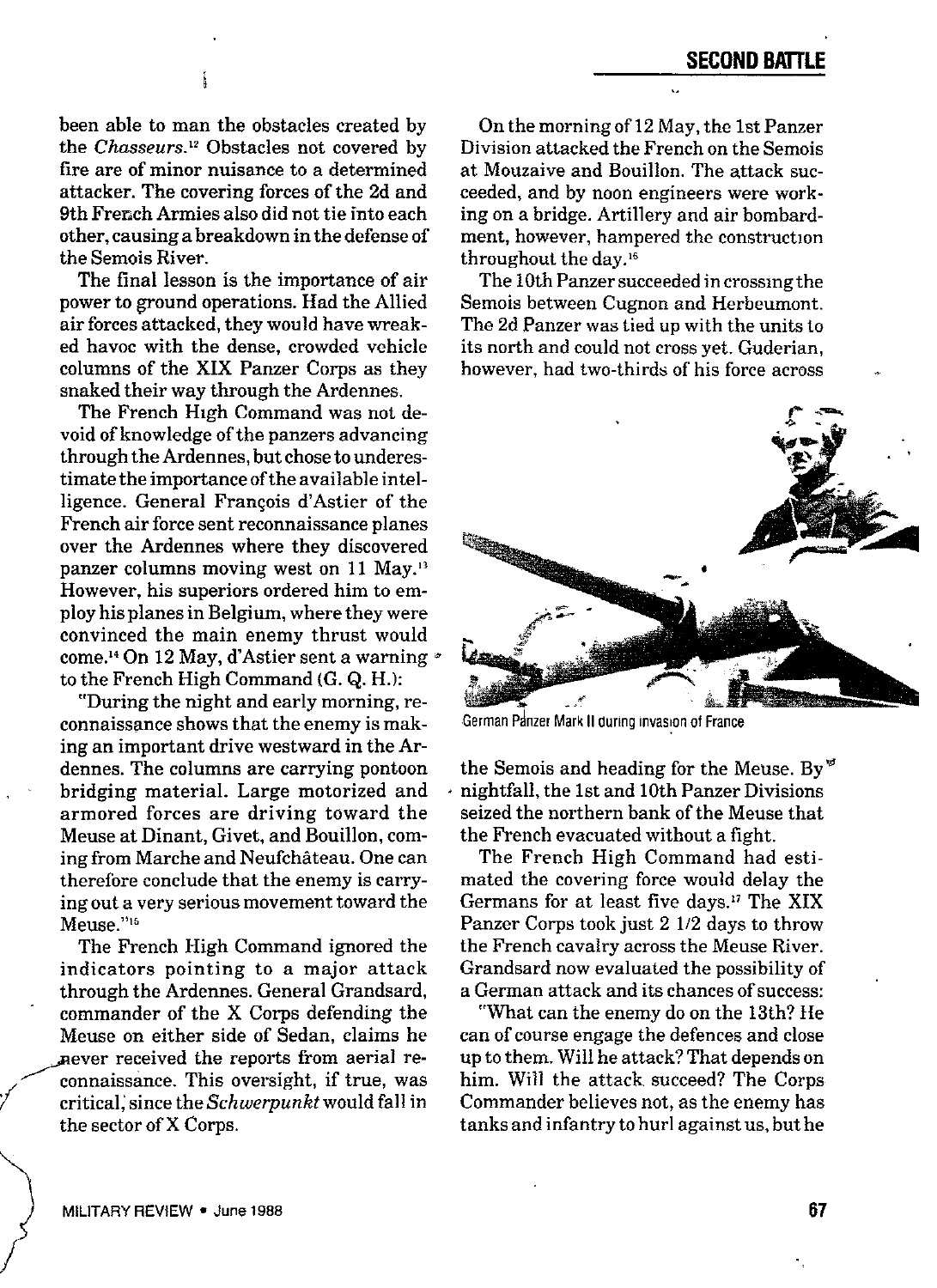

Antitank gun crossing the Meuse on a ratl

needs time to bring up his artillery, ammunition and suitable equipment for the type of country, all this while being harassed by our artillery. Moreover, their tanks have an impassable obstacle facing them, unless the infantry opens the way for them, and for this they require heavy fire support. what could give them this? Artillery? They have none yet! Tanks? Their guns are not good enough! Their air force? We have complete confidence in our fighters! Conclusion: On the evening of the 12th it seemed that the enemy was not in.a position to attack on the 13th, provided that our air force did the same as on the 12th."<sup>18</sup>

The French were crediting the Germans with their own tactical thought. Since the

—

Frenchwould never conduct a river crossing without heavy artillery support, they reasoned that neither would the Germans.<sup>19</sup> The French air force also had given a credible showing of itself over Bouillon on 12 May, but its success *was* illusory. Grandsard's optimism would be short-lived.

The French command reacted to the mauling of the covering force in the Ardennes by sending the newly formed XXI Corps-composed of the 3d Armored Division and the 3d Motorized Division—toward Sedanon 12May. Inaddition, Grandsard inserted the 71st Infantry Division into the line between the 55th Infantry Division and the 3d North African Division. Still, the situation of X Corps on the night of 12 May was not one to inspire confidence.

The 55th and 71st Infantry Divisions were both "B" class divisions made up of elderly reservists and were of dubious quality.<sup>20</sup> The men of the 71st Division were still settling into their defensive positions on the 13th. The 55th Division was also adjusting its positions, having virtually lost the one battalion that it sent forward to support the 5th D. L C." The 55th and 7Ist Divisions were short of antitank and antiaircraft guns. The one advantage the 55th Division did have was its artillery. The division had? twice tbe normal complement of divisional artillery, plus a good slice of the corps' artillery—approximately 140 guns total. $22$ 

After the successful battle upon the Semois, General Paul von Klejst, commahder ofthe panzer group to which the XIX Panzer Corps belonged, summoned Guderian to his headquarters. Von Kleist ordered Guderian to cross the Meuse the next day at 1600. Guderian objected, reporting that the 2d Panzer Division would not be in position by that time. Von Kleist Insisted, however, and Guderian agreed that the advantage of surprise was an important considers-. ' tion." The French would not expect a bold move so soon in the battle. Guderian' had

> . June 1988 . MILITARY REVIEW

,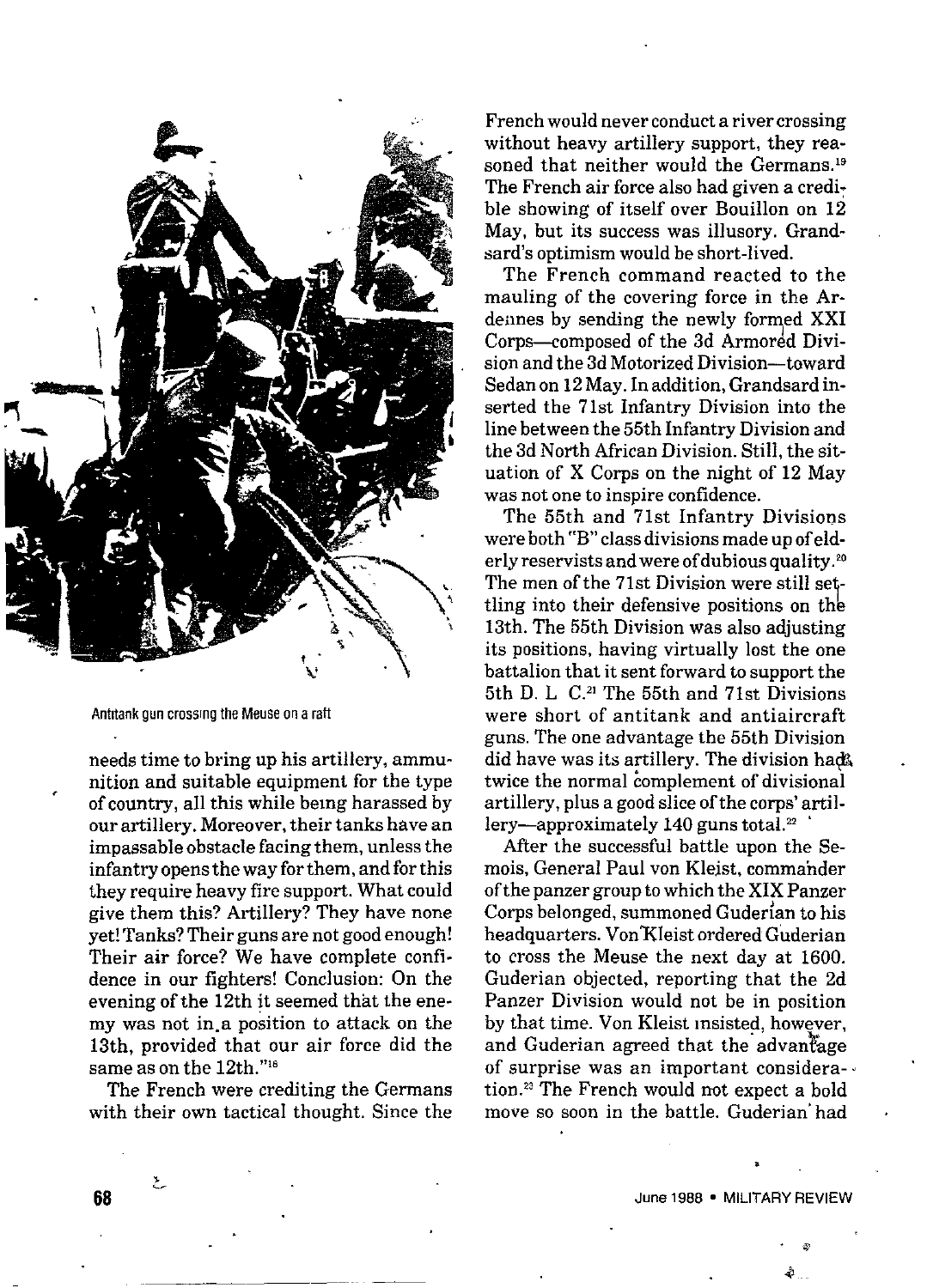# **SECOND BATTLE**

very little time to develop an order, so he resorted to using the same order he had issued at the war games held at Koblenz on 7 February. Except for the dateeand times, the order fit the situation perfectly.<sup>24</sup>

Guderian's plan for 13 May was straightforward (fig. 2). The 2d Panzer in the north was to form the right flank of the assaulting force when it reached the Meuse near Donchery. The 1st Panzer, reinforced by the Grossdeutschland, a battalion of assault engineers, and divisional artillery of the 2d and 10th Panzer Divisions, was to make the main attack by crossing the Meuse just north of Sedan and seizing the Heights of la Marfée overlooking the city.<sup>25</sup> The 10th Panzer was to cross the Meuse south of Sedan and protect the southern flank of the corps. Throughout the day, large masses of troops and equipment assembled north of the Meuse in preparation for the river crossing.

The German units on the northern bank made a lucrative target. The French artillery was effective in suppressing the enemy during the morning, but it would have been much more devastating if used en masse. One French general later wrote:

What a chance for the artillery to strike hammer blows, to"put into practice the 'swinging concentrations' which are the crowning glory of the 500-page general instruction on artillery fire!"<sup>26</sup>

The French artillery, however, was limited to a daily combat supply rate of 30 rounds per tube. Grandsard did not want to expend his ammunition prematurely, as he still believed the enemy would not he able to make a serious river crossing for another week.<sup>27</sup> What advantage the French artillery gave to the defenders on the Meuse was soon to disappear, however, underneath a carpet of bombs from the sky.

The Luftwaffe massed ite *airpower* on 13 May to support the XIX Panzer Corps. The attacks began at 1200 and lasted for more than four hours. Wave after wave of Stuka



Figure2 XIX Corps Meusecrossing and breakout

dive bombers and Dornier level bombers struck the exposed French positions on the southern bank of the Meuse.<sup>28</sup> The bombing all but silenced the French artillery. After the intense bombing, the French were in a state of shock and became incapable of putting up an effective defense of their positions.<sup>29</sup>

During the bombing the commander of the 55th Division, General Lafontaine, called Grandsard and told him he felt an attack was imminent. Grandsard decided to move his corps reserve of two infantry regiments and two tank battalions closer to Sedan—in a position for a counterattack should the need arise. The units did not begin their movement until nightfall, however, and would not be ready in time.<sup>30</sup>

## **Across the River**

Shortly before 1600, the German artillery fired a short but intense barrage on the French positions which helped to further suppress the already demoralized defenders. With the French artillery silenced, the Germans could now deal with the bunkers on the far side of the river. They moved flak guns and medium tanks into positions from which they could engage the French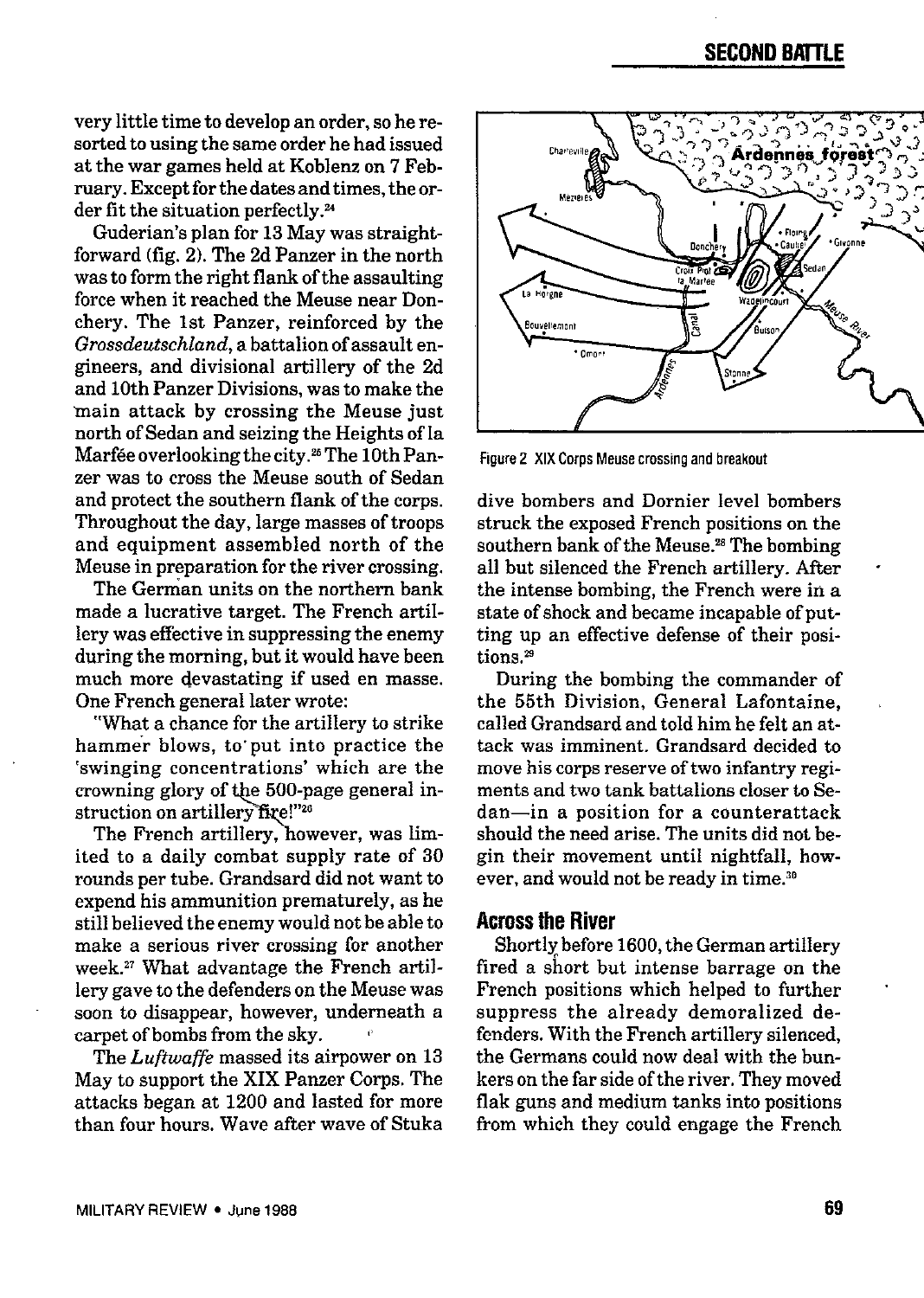defenses with direct fire. The remaining French defenders were now isolated.

Precisely at 1600, the German infantry and assault engineers rushed toward the water's edge with their rubber boats. Despite the intense preparatory bombardment, casualties in the first wave were heavy, with some estimates ranging as high as 50 percent.<sup>31</sup> In the north, the French repulsed the 2d Panzer which had closed on the Meuse early enough on 13May to participate in the crossing. The infantry and engineers persisted in their attempts to cross the river, and by *2000* the division had established a toehold on the far shore. In the



Armor and supply vehicles stacked north of the Meuse

south, the 10th Panzer also met with stiff resistance and gained only a small foothold on the heights above Wadelincourt.

In the area of the main attack in the center, however, where the Germans had concentrated their air and artillery bombardment, the attack was more successful. The men who crossed the Meuse near Gaulier silenced enough bunkers and pillboxes to allow succeeding waves to cross relatively unmolested.<sup>32</sup> By sunset they had secured the commanding heights on the southern bank of the river. By 1830 the engineers were busy working on a pontoon bridge at Gaulier.

Meanwhile, the commander of the 1st Rifle Regiment, Lieutenant Colonel Hermann Balck, decided to continue the attack when darkness fell. His men were exhausted, but Balck pushed them to the limit. During the night, the unit advanced 6 miles to take Ch6mery without opposition." The success of this attack loosened the French hold *on* the 2d Panzer near Donchery, and the defenders, afraid of being outflanked by the Germans to their south, withdrew. By 2200 the 2d Panzer had seized the heights of Croix-Piot on the southern bank of the river,<sup>34</sup> and the engineers finished the bridge at Gaulier during the night. Only decisive action by the French could save the situation at Sedan now.

With the exception of the hunkers along the riverfront, the 55th Infantry Division put up very little resistance to the German assault. The effects of the unit's lack of training and leadership were evident everywhere. Although the casualties' sustained had not been too severe, the morale of the unit cracked. The artillerymen abandoned their guns. The soldiers panicked. By nightfall they were rushing to the rear in droves, shouting that enemy tanks were already in Bulson.3'All sense of order was lost. In the hysteria that ensued, the 55th Infantry Di-<sup>43</sup> vision ceased to exist. Only a few isolated pockets of resistance remained to delay,the Germans.

#### **Missed Opportunities**

A spirited counterattack on the 13th would have caught the German infantry unsupported andwould quite possibly have destroyed the bridgehead. However, the French commanders' reaction to the crossing was lethargic because most of them remained to the rear and did not have an accurate picture of what was happening. The information flowing into their headquarters was not sufficient to keep up with the rapid pace of the fighting.

.,

,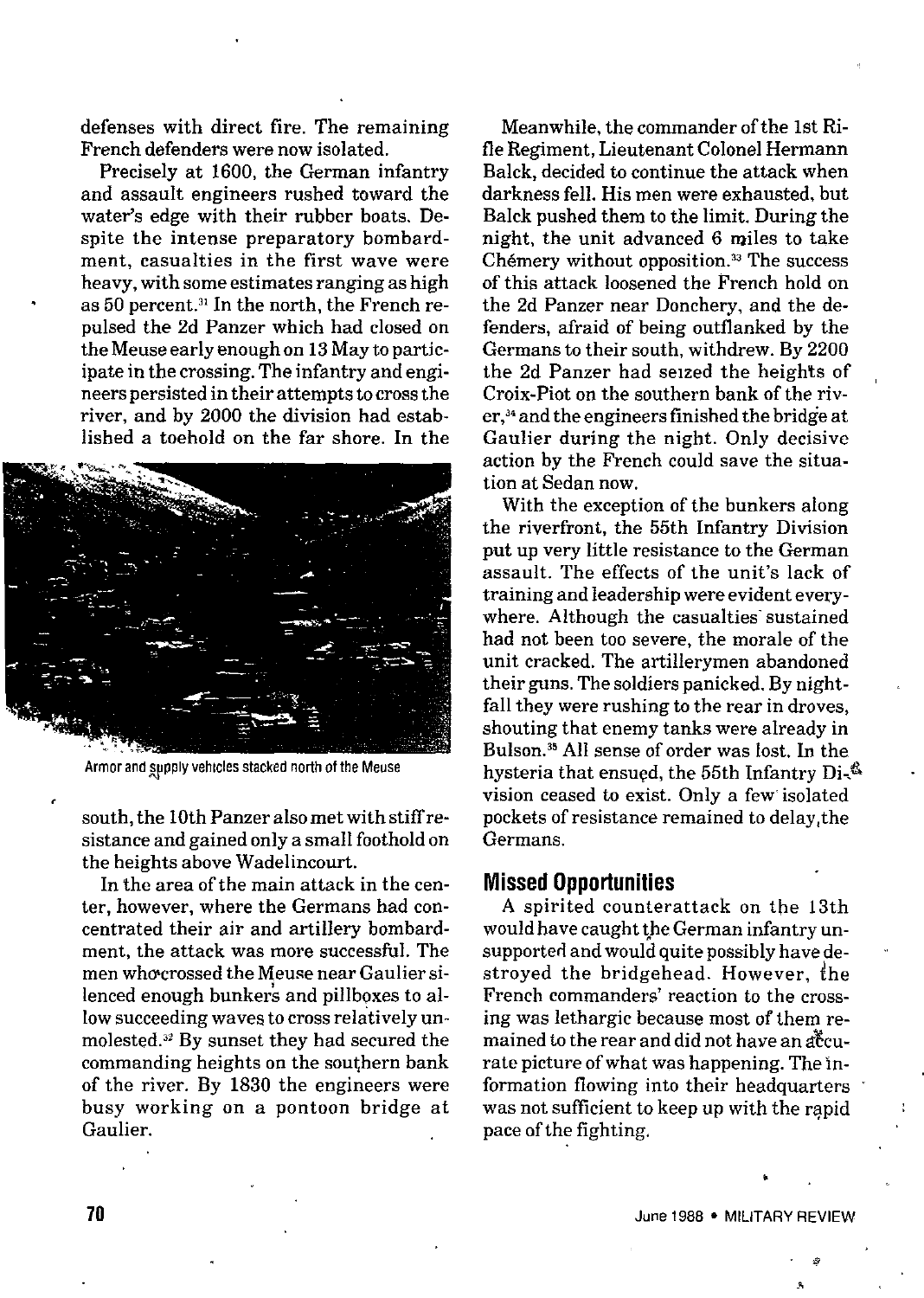The German commanders, on the other hand, operated well forward. Balck was with his troops during the crossing and the night attack that followed. Guderian crossed the Meuse on the first operational ferry. Subordinate commanders were able to consult him in person during critical periods in the battle. As a result, the XIX Panzer Corps reacted faster to the changing situation than its adversary. The French executed moves too late and with too little punch to alter the course of the battle.

Grandsard's corps reserve finally started for its new positions at nightfall, but it got caught up in the wave of refugees from the 55th Divieion?' Grandsard ordered a counterattack to begin at  $0430$ , with the  $213th$ Infantry Regiment and the 7th Tank Battalion attacking through Chémery, and the 205th Infantry Regiment and 4th Tank Battalion attacking through Bulson. This attack, if executed, would have caught the 1st Rifle Regiment exhausted and in a precarious, exposed position after its successfulnight advance on Chemery. None of the French.units, however, were ready to attack on time. At 0700 the 213th Infantry Regiment and 7th Tank Battalion finally began "their advance. Unfortunately for the French, the tanks of the 1st Panzer had begun crossing the Meuse at 0600 and, by 0700, were across in strength."

The French had lost the race. The 213th Infantry Regiment and 7th Tank Battalion advanced halfway to Chémery before the panzers of the Ist Brigade caught them in the flank. The French fought bravely, but the 7th Tank Battalion quickly lost half of its tanks.<sup>38</sup> The French withdrew in disorder. The attack by the 205th Infantry Regiment and 4th Tank Battalion never got started. By 0900 the attack was over.

After the failure of the counterattack, the commander of the 71st Division, General Baudet, decided to withdraw his unit's exposed left flank and move his command post



German air power replaced artillery during the assault

back. Seeing the withdrawal of the left wing. and the command post, the rest of the division headed for the rear.<sup>39</sup> Guns were abandoned to the enemy, and whole units withdrew without orders. The 71st Division melted away like the 55th Division, another victim of combat stress caused by insufficient training, poor morale and inadequate leadership.

With the failure of the French counterattack and the collapse ofthe 55th and 71st Divisions, the XIX Panzer Corps was able to widen its bridgehead significantly. Guderian's orders to his units for 14 May 'were classic in their brevity: "The divisions will capture their objectives according to the map exercise."<sup>40</sup> Behind the bridge at Gaulier, vast lines of armored vehicles queued up, awaiting their turn to cross the river. The lone bridge was nowthekey to the entire battle.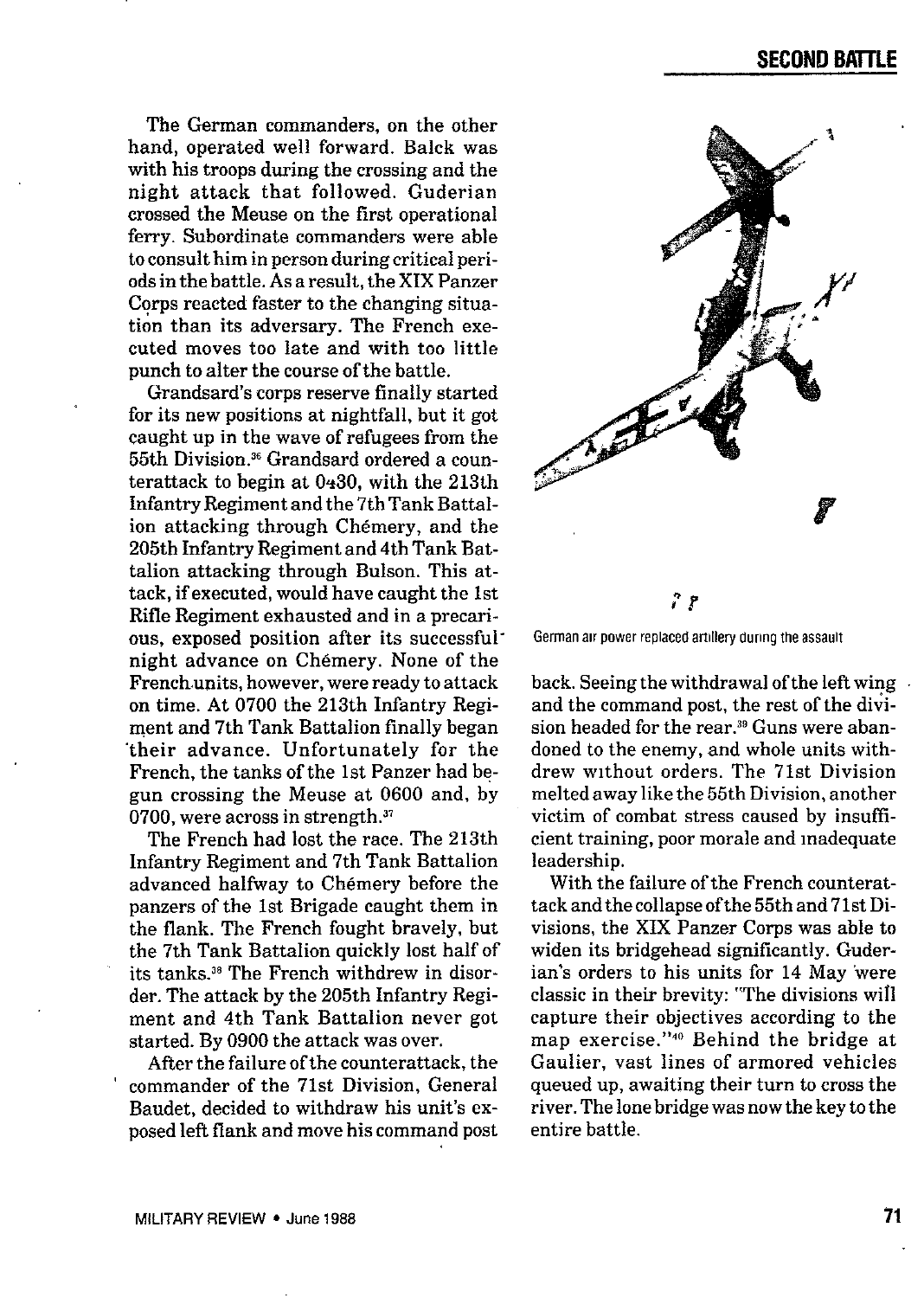The Allied air forces reacted to the crossing of the Meuse by throwing every operational bomber they had in France into an attempt to destroy the bridge at Gaulier on the afternoon of 14 May. The flak brigade of the XIX Panzer Corps, which Guderian judiciously disentangled from the columns moving through the Ardennes and had brought forward on 13 May, was waiting for them. Also waiting were waves of German fighters." The Allied pilots attacked bravely, but lacking proper fighter support they were decimated.<sup>42</sup> The Allies now had only one force capable of restoring the situation at Sedan, but this, too, would be frittered away without striking a decisive blow.

The XXI Corps, which began moving toward Sedan on 12 May, finally arrived on the battlefield near Stonne on the morning of 14May. General Flavigny, the corps commander, had orders to restore the French defensive line and attack to the north. $43$  Flavigny ordered the attack to begin at 1600. The 3d Armored Division and 3d Motorized Division were to attack from the area around Stonne north toward Chémery and ultimately back to the Meuse at Sedan. For once, the French timing was correct.

By midday on 14May, the 1stand 2d Panzer Divisions *were* ready to break out of the Sedan bridgehead. The 10th Panzer Division, however, was having trouble getting its tanks across the river and was not yet available to guard the southern flank.

Guderian visited the 1st Panzer Dfvision and asked General Kirchner if he could turn the entire division to the west or if a flank guard should be left facing to the south. The division's firsL general staff officer, Major Wenck, replied for his commander, *"Klot*zen, nicht Kleckern"—strike in a concentrated blow and not to disperse the effort. This was Guderian's own expression from his 1936 work *Achtung! Panzer!* and as he states, "That really answered my question."<sup>44</sup> Guderian ordered the 1st and 2d Panzer Divisons to turn west and cross the Ardennes Canal, leaving only the *Grossdeutschland* around Stonne to guard the southern flank.

A swift blow by the 3d Armored Division into the flank of the XIX Panzer Corps as it ' swerved to the west would have caught it in exactly the position the German High Command feared most, The attack, at the very least, would have upset the German advance and, with any luck, might have resulted in a decisive French victory. Before the attack began, however, Flavigny rescinded his orders.

French doctrine was to restore the integrity of adefensive position by applying pressure around the enemy, as opposed to counterattacking into tbe enemy's flank to stop . his penetration. Flavigny ordered the 3d Armored Division dispersed over a 12-mile front with its tanks deployed to cover every avenue between Omont and Stonne.<sup>45</sup> Parceled out, the division could no longer attack in force. Worse still, it would not attack at all.  $\blacksquare$ 

The commander *in* chief of the Allied Northeast Theater, French General A. J. Georges, was furious at Huntziger for allowing the 3d Armored Division to be used in a static defensive role. He ordered Huntziger  $\&$ to counterattack with the 3d Armored Division and 3d Motorized Division as soon as possible on 15 May.<sup>46</sup>

Flavigny did not get around to issuing his orders for the attack until 1130 on 15 May. His plan of attack was radically different from the day before. The 3d Armored Division, instead of leading the main attack, was to be under the operational control of the commander of the 3d Motorized Division. The operation was to be a methodical, setpiece attack with the infantry leading the  $\ast$ way." Even this limited attack could not be carried out, as the tanks, so well dispersed the night before, could not be assembled in time. Flavigny postponed the attack from '

The state of the state of the state of the state of the state of the state of the state of the state of the state of the state of the state of the state of the state of the state of the state of the state of the state of t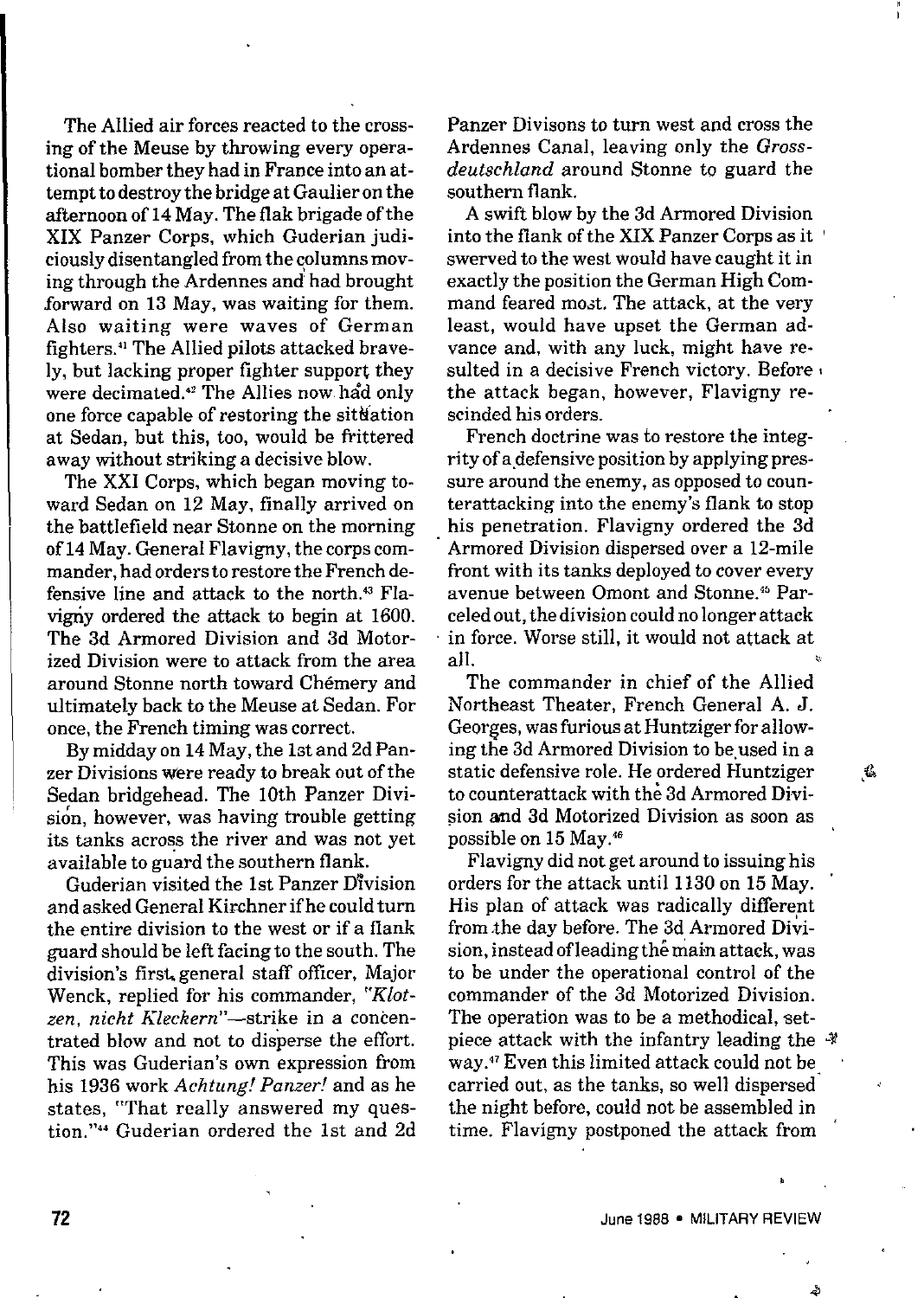1500 to 1730 and then cancelled it altogether. Huntziger ordered his units to dig in where they were. The counterattack ended before it began.

### **Beginning of the End**

Ifthe French were not willing to take the initiative on 15 May, the Germans were more than willing to do so. The *Grossdeutschland* pushed south to seize the high ground around Stonne. There the regiment ran into parts of the French 3d Armored Division and 3d Motorized Division, elements of which were thrown in piecemeal to halt the German advance. Even though the French effort at Stonne was a comparatively modest one-involving one light tank battalion, one medium tank company and one infantry battalion—it caused the Germans great concern." Imagine what a full-scale assault by the 3d Armored Division would have done to the nerves of the German commanders.

The fighting in Stonne was bitter, but the antitank company of the *Grossdeutschland* finally halted the French armor.<sup>49</sup> The 10th Panzer Divison and advance elements of the XIV Motorized Corps soon arrived to strengthen the defense. The southern flank of the German advance was secured. what remained of French resistance now centered on elements ofthe 14th Infantry Division at Bouvellemont and the 3d Spahi Brigade at La Horgne.

Again the task of leading the attack fell to Balck's riflemen. They were hungry and exhausted, having had no real sleep for sev eral days. The 1st Rifle Regiment was down to 50 percent strength. $50$  The combat stress in the unit must have been tremendous, but Balck's soldiers were a well-trained and cohesive team. Through superb leadership he was able to ronse his troops to another great effort. They captured Bouvellemont on the night of 15 May and shattered the French defenders.<sup>51</sup> In the north, the 2d Panzer Di-



German armor crossing the Meuse. The rubber rafts (upper Iett) were used during the assault crossing

vision sliced through the 53d Infantry Division.<sup>52</sup> The Germans had broken the last French resistance. Betweenthe XIX Panzer Corps and the English Channel there 'remained nothing but space.

When France fell, there was a good deal of uncertainty m the Allied nations as to the cause of its defeat.<sup>53</sup> After reflection, one fact becomes clear. Sheer numbers had little to do with the victory. The XIX Panzer Corps won the Second Battle of Sedan because it was better trained, organized and led than its French counterpart. Guderian based the operational maneuver of his corps on better, more modern doctrine than did the French, whose maneuver was based on the antiquated tactics of 1918. From private to general the XIX Panzer Corps fought with skill and determination. The soldiers of the unit had the will to win.

## **Principles of War**

Let us reflect on some of the principles of war and their relation to the battle:

o Surprise Strike the enemy at a time or place or both in a manner for which he is unprepared. The German's use of massed ar-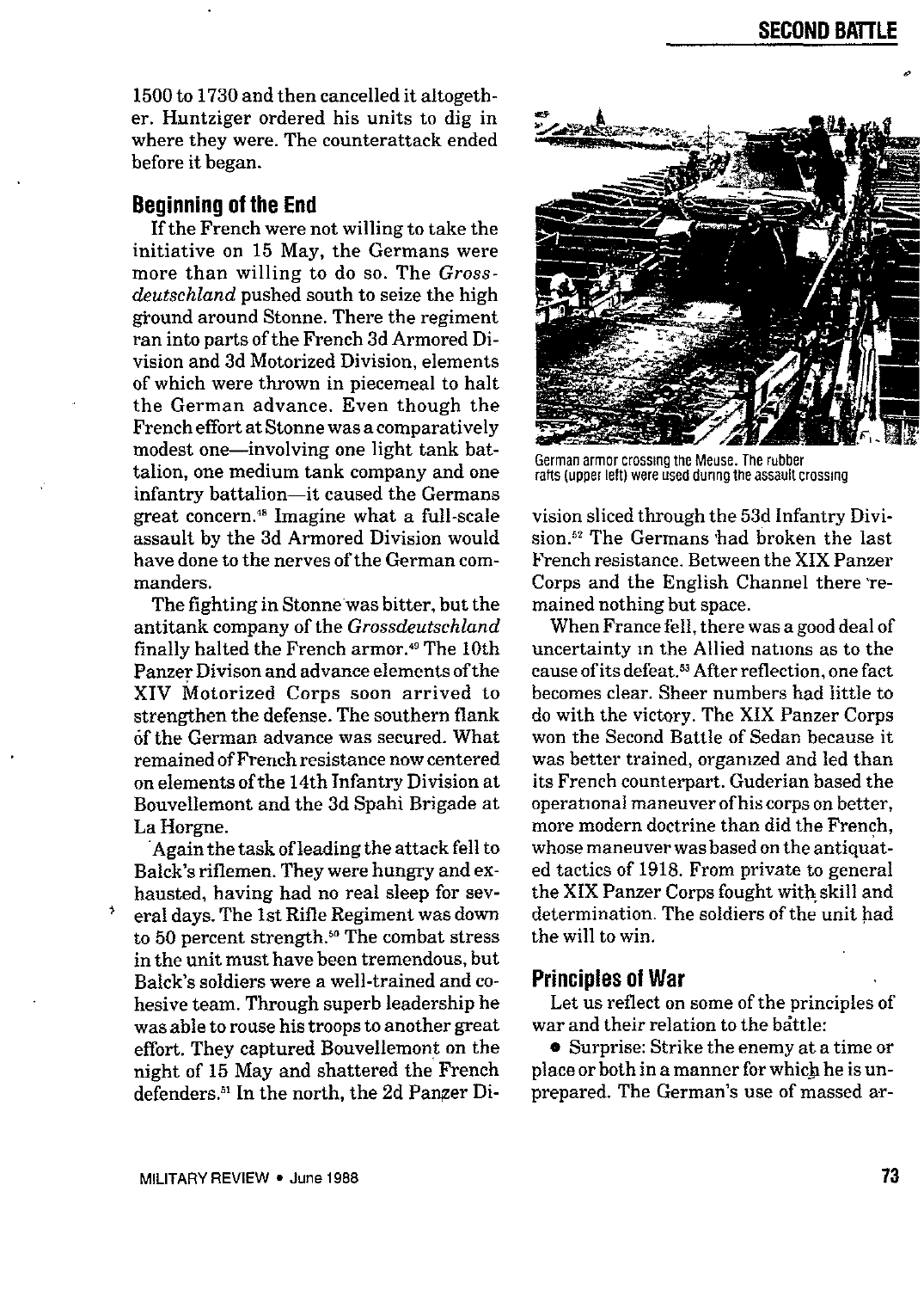mor in the Ardennes and the early attack across the Meuse River caught the French unawares and unprepared to meet the threat. The use of massed air power to take the place of artillery in the river crossing also surprised the French.

**o** Security: Never permit the enemy to acquire an unexpected advantage. The French covering force did not perform even the limited function of identifying the enemy to its front. Even so, there were indications of major enemy activity in the Ardennes, but the French High Command chose to downplay the warnings.

 $\bullet$  Mass: Concentrate combat power at the decisive place and time. Guderian weighted his main attack across the Meuse with all the air power, artillery, engineer support, infantry and air defense assets he could muster. The French failed to use their artillery properly when it was in a position to strike devastating blows on the enemy on 13 May. They also dispersed the 3d Armored Division, the one force that might have changed the outcome of the battle in their favor.

 $\bullet$  Offensive: Seize, retain, and exploit the initiative. After throwing the French *cover*ing force out of the Ardennes, the XIX Panzer Corps immediately made an assault crossing of the Meuse River and kept the French defenders off balance. Once across, the XIX Panzer Corps never let the French regain their composure. Balck kept them off balance with his night advance to Chemery. Even the *Grossdeutschland* Infantry Regiment kept a superior French force at Stonne off balance by seizing the initiative and attacking it. The French forfeited the initiative they could have gained by dispersing the 3d Armored Division into a wide defensive screen *mstead* of attacking the southern flank of the German advance.

e Maneuver: Place the enemy in aposltion of disadvantage through the flexible application of combat power. Guderian consistently maneuvered his units to gain local superiority over the French defenders. The French did little maneuvering to speak of and balked when they had the chance to do so. Most of the French units lacked the agility and flexibility to react to orders quickly.

**e** Economy of Force: Allocate minimum essential combat power to secondary efforts. Guderian kept the 1st and 2d Panzer Divisions intact when he broke out of the Sedan bridgehead and left just the right amount of  $\cdot$ force behind to guard his flanks. This decision was a gamble that paid off.

Although not a complete listing, these principles stand out when examining the battle. I would like to add a 10th principle of war to the nine the US Army currently recognizes—the principle of combined arms. Throughout history, forces that combined their various assets into one'cohesive scheme of maneuver have been more victorious than those forces that did not. Combined arms is one of the key lessons of the Second Battle of Sedan. I would define it as follows:

e Combiried Arms: Use every available asset in a concerted effort to produce a stronger combat force. Guderian blended his units well. He supported his main effort  $\frac{4}{3}$ of armor and infantry with engineers, air power, artillery and air defense assets. The  $\cdot$ , French, on the other hand, fought a disconcerted and disconnected battle. Once the French artillery was silenced, the infantry<sup>5</sup> was on its own.There wereno air defense'assets available to support the defenders when the Stukas attacked. The armor that was available in the corpe reserve was not committed to a counterattack on 13 May, when the German infantry was still vulnerable in its tenuous bridgehead. The Allied air forces were nowhere to be found. There was never any real melding of tbe French arms into a cohesive scheme of maneuver.

Even with the operational surprise the Germans gained by their aggressive ma-

. .